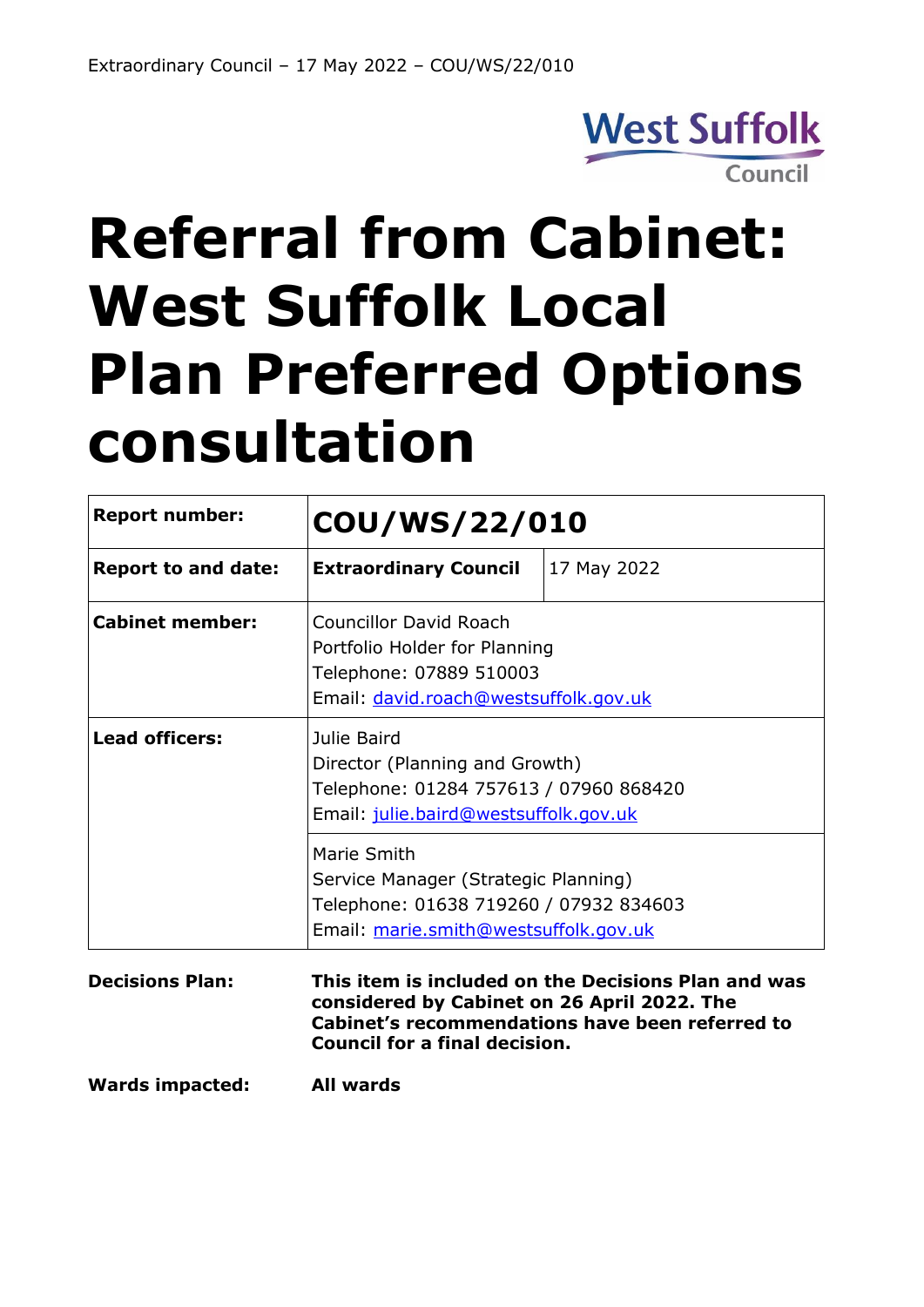- **Recommendations: The Cabinet recommends to Council that:** 
	- **1. the West Suffolk Local Plan Preferred Options (Regulation 18) document, as contained in Appendix A to Report number: COU/WS/22/010, together with supporting documents, be approved for the purposes of public consultation.**
	- **2. Delegated authority be given to the Director (Planning and Growth), in consultation with the Portfolio Holder for Planning to make minor non-material consequential changes to the documents, as necessary.**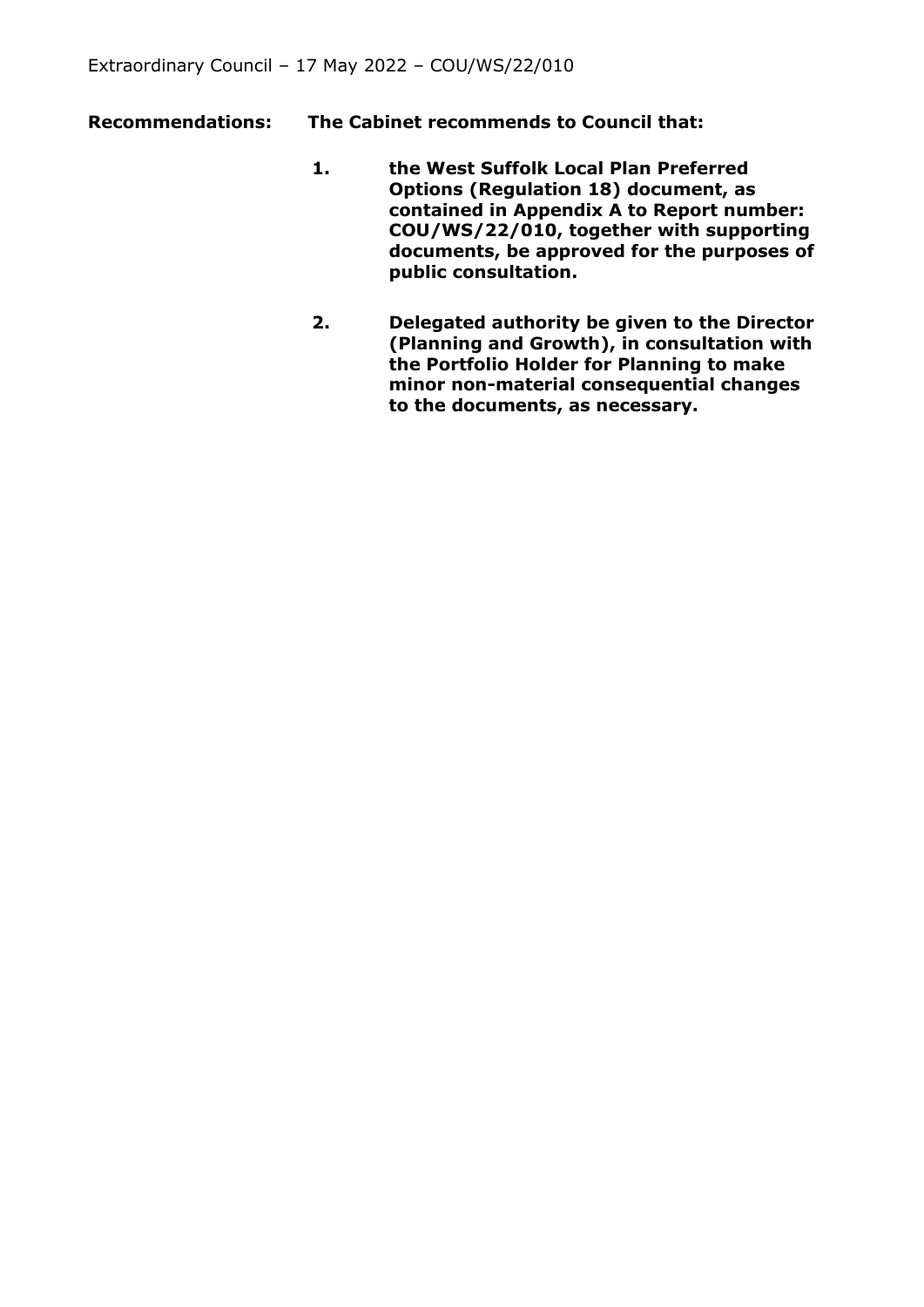### **1. Context to this report**

- 1.1 The West Suffolk Local Plan will cover the period up to 2040. Upon adoption it will set out the Council's policies to address housing and employment needs and other associated economic, social and environmental priorities.
- 1.2 It is an important tool in supporting delivery of our strategic priorities and essential for the continuation of an effective planning service. In addition, the Planning and Compulsory Purchase Act (2004), requires local planning authorities to prepare and keep an up-to-date local plan.
- 1.3 West Suffolk Council is preparing a new Local Plan that once complete will replace the various documents which together form the existing Development Plan for West Suffolk:
	- Former Forest Heath area Core Strategy (2010)
	- Former St Edmundsbury area Core Strategy (2010)
	- Former Forest Heath area Single Issue review (SIR) (2019)
	- Joint Development Management Policies Document (2015)
	- Former Edmundsbury area 'Vision' Site Allocation documents (2014)
	- Former Forest Heath area Sites Allocation Local Plan (2019)
- 1.4 The Council undertook consultation on the initial stages of the local plan in October 2020 with an Issues and Options consultation. The Council received over 3,500 comments. All comments are available to view online at the council's public consultation website [West Suffolk Local Plan](https://westsuffolk.inconsult.uk/WSLP_Issues_and_Options/consultationHome)  [\(Regulation 18\) Issues and Options October 2020 -](https://westsuffolk.inconsult.uk/WSLP_Issues_and_Options/consultationHome) West Suffolk Planning [Policy Consultations \(inconsult.uk\)](https://westsuffolk.inconsult.uk/WSLP_Issues_and_Options/consultationHome) The consultation responses, national policy guidance, evidence and research have been used to develop the Council's Preferred Options document for consultation (Appendix A).
- 1.5 The Preferred Options document (Appendix A) represents the next stage of the plan making process. The consultation asks questions to actively engage and invite comments from communities, businesses, the development industry, and other stakeholders.
- 1.6 It is important to note that the plan is still evolving, and no firm decisions have been made at this stage. The Council will continue to gather evidence throughout the local plan preparation and this consultation is an important aspect of this. Therefore, this is not what the final plan will look like.
- 1.7 Following consultation, the Council will continue to engage with infrastructure providers and stakeholders, and complete a number of key pieces of evidence, which may influence the final version.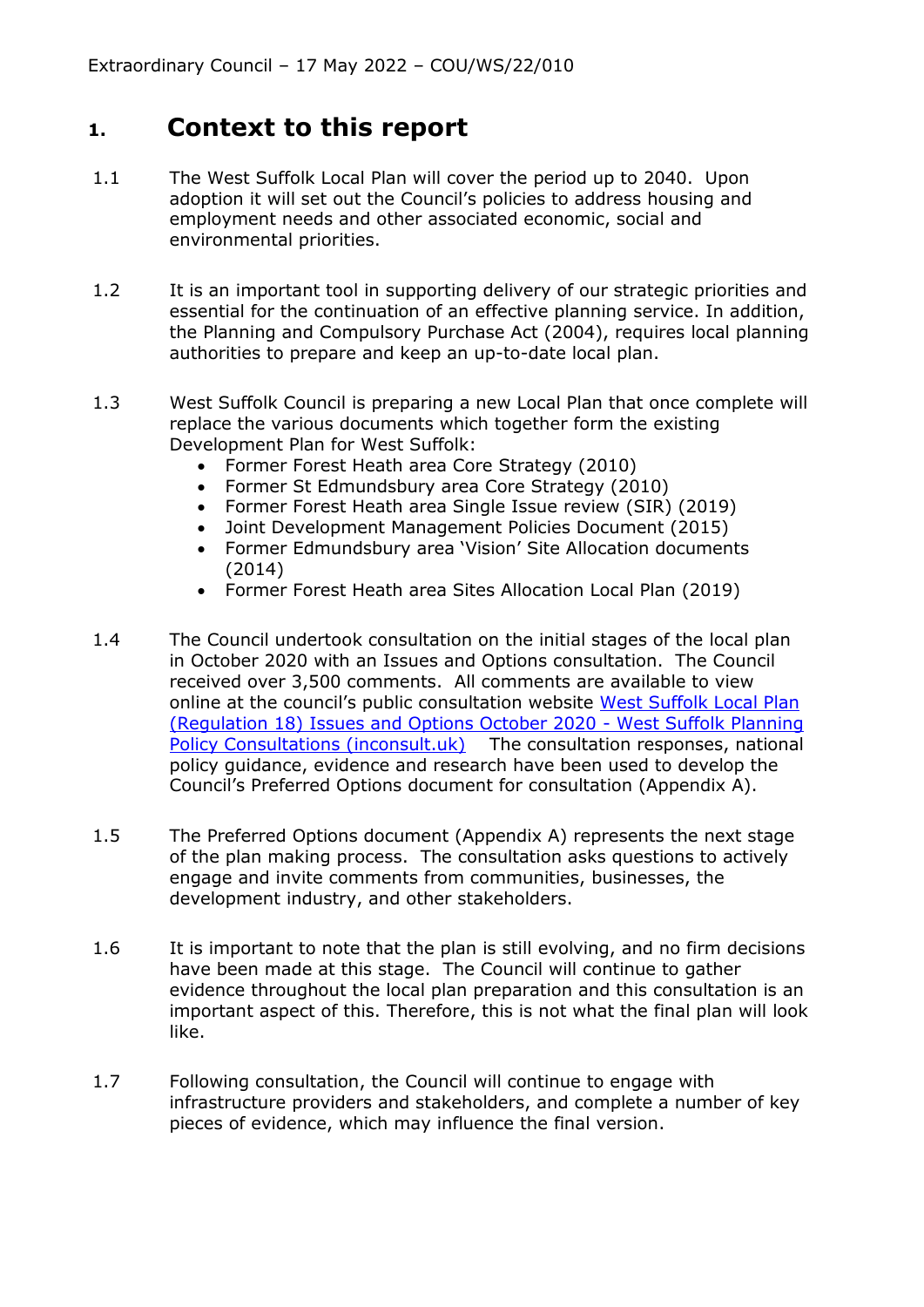- 1.8 At this stage, policy parameters have been drafted which set out the purpose of each policy area. These are not full policies but outline the scope or framework of the emerging policy which the Council is seeking comment on before work commences on the detailed policies. The consultation also includes a new 'call for sites' for housing, employment and gypsy and traveller sites in order to ensure that all potential options have been explored prior to the Council preparing a final suite of sites and policies.
- 1.9 The response received from this consultation will help shape the next version of the local plan. That version will be the document which the Council proposes to submit for examination to the Planning Inspectorate and will be subject to a further round of consultation prior to its submission. Consultation of the pre-submission document is anticipated in May 2023.

#### **2. Proposals within this report**

- 2.1 On 26 April 2022, the Cabinet endorsed the West Suffolk Local Plan Preferred Options (Appendix A) and has recommended to Council, approval of the document for public consultation (Report number: [CAB/WS/22/019](https://democracy.westsuffolk.gov.uk/ieListDocuments.aspx?CId=521&MId=4968&Ver=4) refers).
- 2.2 The West Suffolk Preferred Options consultation document has been prepared in three main parts for ease of reading.

**Part One – strategic policies** sets out the draft local plan vision and objectives and the strategic policies that are the heart of the West Suffolk Local Plan. These set out the Council's development strategy establishing our commitment to achieving net zero, adapting to and mitigating for climate change, setting the pattern, scale and quality of development to meet our need in West Suffolk to 2040, and making provision for all types of development, infrastructure, community facilities and the conservation and enhancement of the natural and built environment (where these issues relate to strategic priorities).

**Part Two – non-strategic policies** contains non-strategic policies. These are locally specific policies that will be used in day-to-day planning decisions (providing more detail on the strategic policies, and providing criteria that proposals are required to comply with).

**Part Three – site allocations** sets out the preferred site allocations. These include residential, mixed-use and employment site allocations. It also identifies existing employment areas, town centres and local centres.

2.3 A series of questions in each section invite comments on whether the right preferred option sites and policy parameters have been identified together with reason why the alternative options were not taken forward.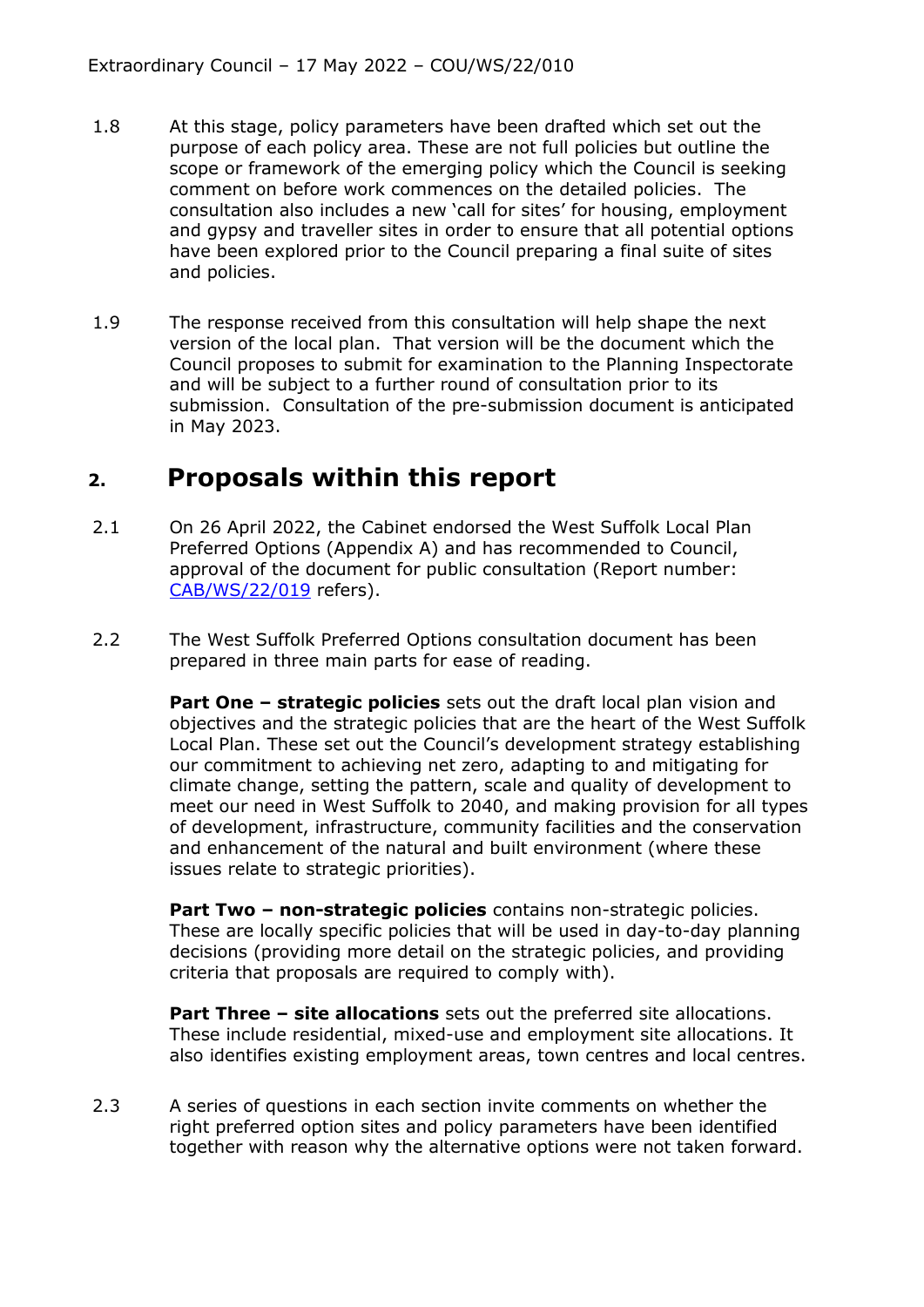#### **3. Alternative options that have been considered**

- 3.1 The alternative option would be to not progress a new local plan or delay preparation and consultation. This would leave the Council at risk of unplanned, speculative development. As the Government requires West Suffolk to have an up-to-date plan in place, to not progress a local plan in a timely manner would be reputationally damaging and lead to Government intervention to produce a local plan for the district council and remove local decision making. See section 5 below.
- 3.2 In assembling the Preferred Options document, sixteen West Suffolk Local Plan Working Group meetings were held. The working group reviewed the comments received to the previous consultation, national guidance requirements, emerging evidence outcomes and provided a range of thoughts to identify a refined list of policy parameters and sites for consultation. These meetings were to ensure that the preparation of the Council's document was informed by councillors across political groups and where possible, a balance of geographical representation. These meetings fed into the production of the final consultation document (Appendix A) and a programme for consultation and engagement.
- 3.3 The Preferred Options Local Plan document itself considers reasonable alternatives and have provided reasons why policy and site options that were consulted on in the previous Issues and Options consultation have not been taken forward. The consultation also includes a new 'call for sites' which provide alternative options that the Council should consider.
- 3.4 Following this second consultation, the next stage will be to review the comments received and together with evidence and prepare a final local plan (pre-submission consultation), which will be subject to consultation, programmed for May 2023.

#### **4. Consultation and engagement undertaken**

- 4.1 The aim of the consultation and engagement will be to make as many people as possible across West Suffolk aware of the local plan consultation and encourage them to take the opportunity to have their say.
- 4.2 In order to achieve this aim, the Council will use a range of communication tools and channels both traditional and online making most of both virtual and real-life consultation events.
- 4.3 It is proposed to consult on the Preferred Options Local Plan and supporting documents for 8+ weeks from Thursday 26 May to Tuesday 26 July 2022.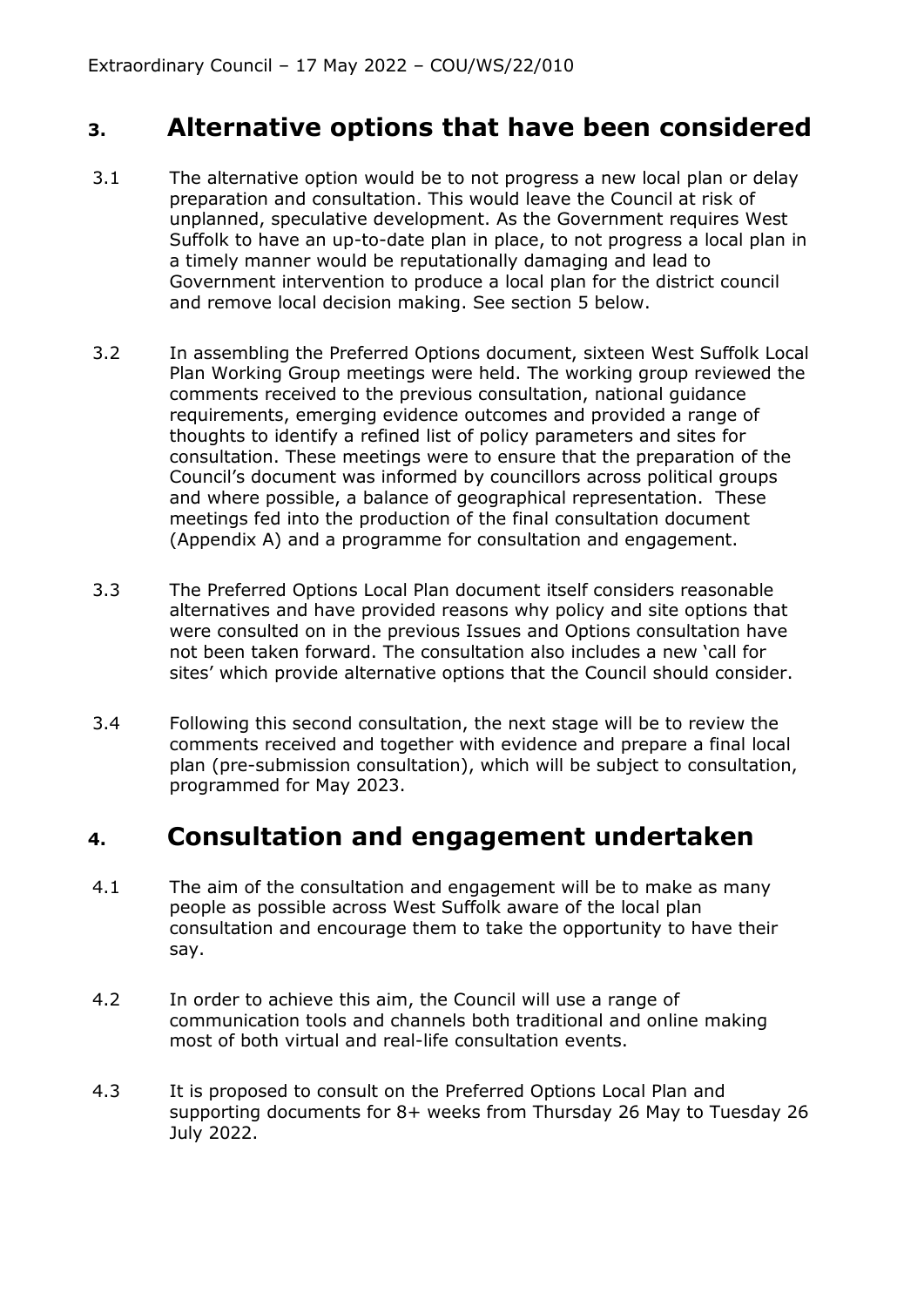- 4.4 The methods include but are not limited to:
	- **Branding** Branding, tone and style will be consistent with that of Issue and Options stage which resonated with people
	- **Virtual** Exhibition, with display boards, an information table, video and feedback console with a live webchat function to speak to a member of the planning team to understand the consultation documents, ask questions and submit comments
	- **In person**  Alongside the virtual exhibition we will be holding events in each town and key service centre. Dates and timings will be into the evenings and at weekends. This will include displays with officers on hand to answer questions to tell residents the ways in which they can respond using business cards with QR code and weblink to virtual exhibition
	- **Targeted communication/meetings/briefings** with town and parish councils, statutory consultees, neighbouring authorities, businesses and local groups
	- **Materials** Posters available in libraries and sports centres and a range of other suitable organisations
	- **Social Media and Media –** Media adverts running weekly. Videos, images, podcasts etc.
- 4.5 The Local Development Scheme (LDS) is the document which sets out what planning policy documents the Council intends to produce and the timescale for their preparation. A link to the programme for the production of the West Suffolk Local Plan can be found under background documents below.

## **5. Risks associated with the proposals**

- 5.1 Failure to proceed in a timely manner with the preparation of the new local plan through to adoption will leave the authority with a dated local plan, leading to less control over development across the district. West Suffolk would be at high risk of speculative, unsuitable, uncontrolled development. Development and infrastructure needs would be determined on a case-by-case basis rather than a strategically planned approach.
- 5.2 The option not to progress a new local plan would also leave the Council open to reputational damage and likely Government intervention to produce a local plan for the district council. The Council may be left with no control over local decision making until the local plan is completed.

# **6. Implications arising from the proposals**

6.1 **Financial** – The Local Plan will be progressed through to adoption using existing budgets.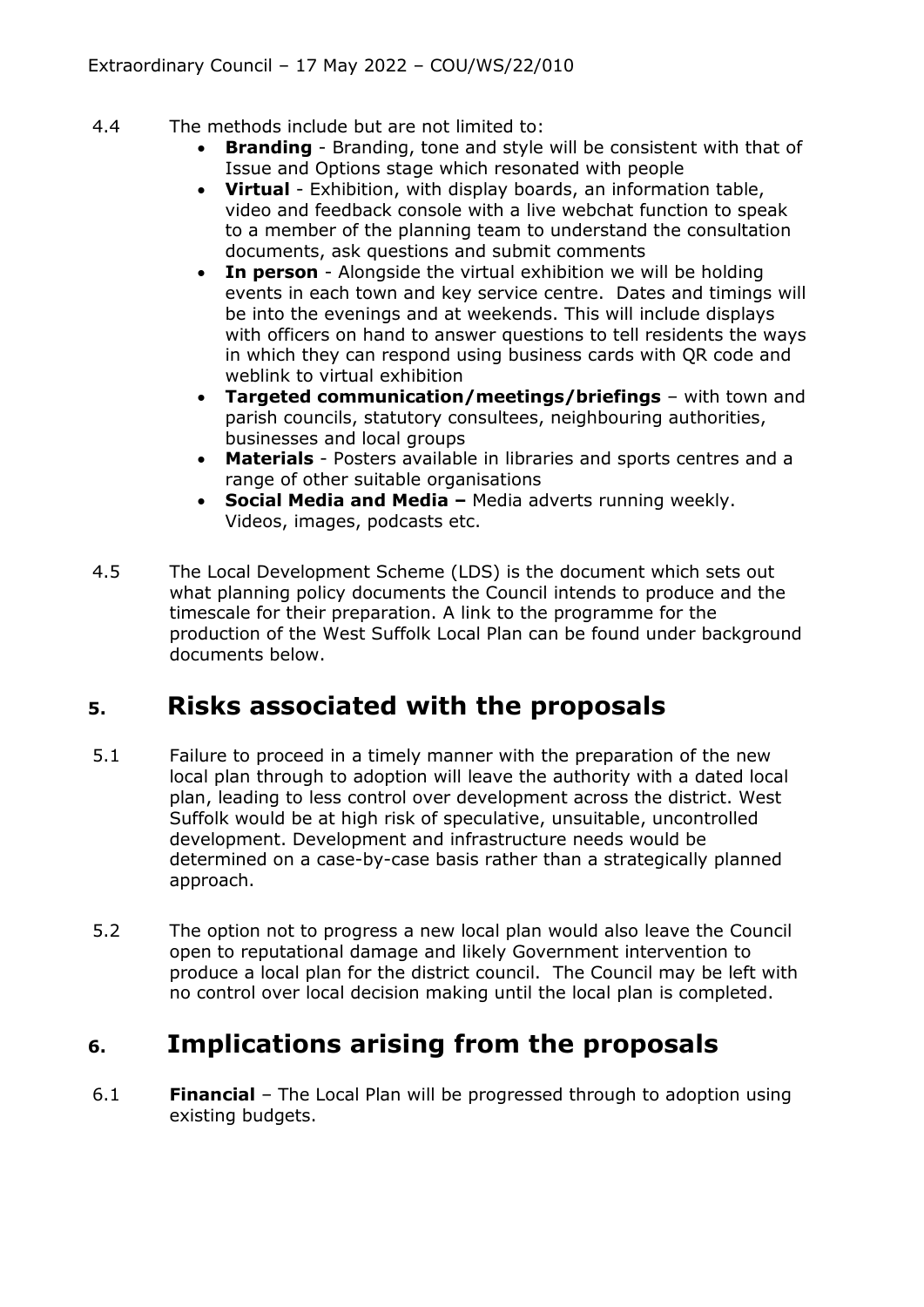- 6.2 **Legal compliance** The West Suffolk Local Plan is a statutory development plan. Local plans are prepared under the Planning and Compulsory Purchase Act 2004 and the Town and Country Planning (Local Planning) (England) Regulations 2012. The Preferred Options is a draft document is prepared in accordance with Regulation 18.
- 6.3 **Personal data processing** Planning Policies' consultation system is considered to be General Data Protection Regulation (GDPR) compliant.
- 6.4 **Equalities** An Equalities Impact Assessment has been prepared and the consultation and engagement programme recognise that community engagement with all sectors of society is important if we are to prepare an inclusive and forward-thinking local plan.
- 6.5 **Crime and disorder** The Suffolk Police Force and the Suffolk Police Architectural Liaison Officer were formally consulted as the Issues and Options consultation. Following feedback further engagement was undertaken and policy wording has been amended as a result.
- 6.6 **Environment or sustainability** The Local Plan plays a central part in terms of supporting the West Suffolk Climate and Environment Emergency themes of creating energy efficient new buildings and protecting and enhancing the natural environment. Supporting documents to the Preferred Options include a Sustainability Appraisal and Environmental Constraints Study.
- 6.7 **Changes to existing policies** This is the second formal consultation in preparing a new local plan for West Suffolk. Two further rounds of consultation are programmed. Once adopted the new plan and its policies will replace those in the existing development plan.

#### **7. Appendices referenced in this report**

7.1 **Appendix A:** West Suffolk Local Plan – Preferred Options draft consultation document

> Note: Due to the length and filesize of the documents, Appendix A (which is divided into three supplementary packs containing Parts 1, 2 and 3 and their respective appendices) is only available electronically with the agenda papers, at the following link:

[Agenda for Council on Tuesday 17 May 2022, 7.30 pm](https://democracy.westsuffolk.gov.uk/ieListDocuments.aspx?CId=520&MId=5234&Ver=4)  [\(westsuffolk.gov.uk\)](https://democracy.westsuffolk.gov.uk/ieListDocuments.aspx?CId=520&MId=5234&Ver=4)

Any members wishing to obtain a paper copy, may request a pack directly from Democratic Services.